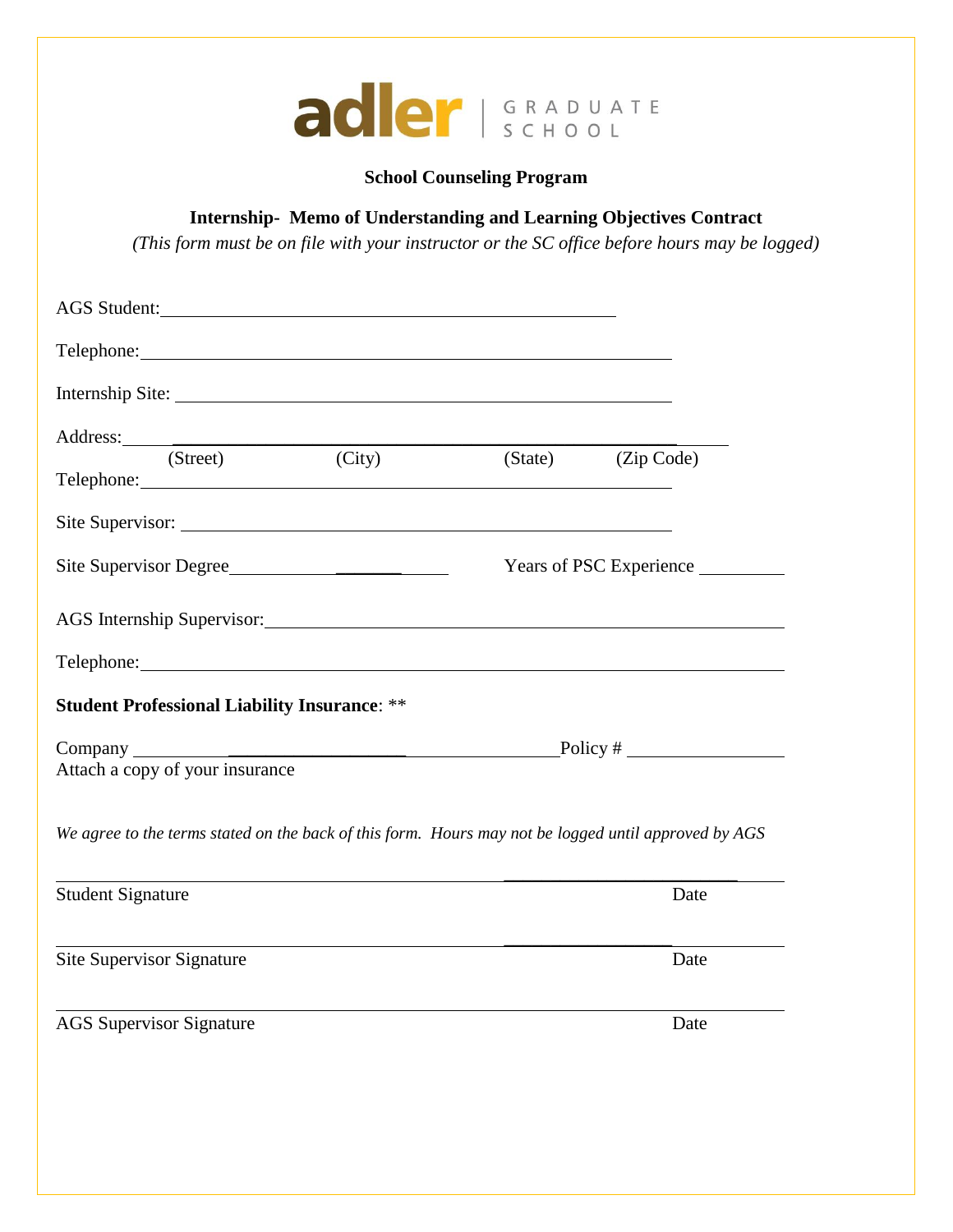|                           | <b>Internship Memo of Understanding (p. 2)</b>                                                                                                                                                                                                                       |  |
|---------------------------|----------------------------------------------------------------------------------------------------------------------------------------------------------------------------------------------------------------------------------------------------------------------|--|
|                           | <u>(Intern)</u> and (School site)                                                                                                                                                                                                                                    |  |
|                           |                                                                                                                                                                                                                                                                      |  |
|                           | Number of Hours per Week:                                                                                                                                                                                                                                            |  |
| ( ) Elementary            | Population With Whom the Student Will Work:<br>() High School<br>() Middle School                                                                                                                                                                                    |  |
|                           | The student will be at the site __________ hours per week according to the following schedule: _______________                                                                                                                                                       |  |
|                           |                                                                                                                                                                                                                                                                      |  |
|                           |                                                                                                                                                                                                                                                                      |  |
|                           | The site supervisor agrees to assume responsibility for assisting the internship student in conducting observations and                                                                                                                                              |  |
|                           | activities related to the internship experience. The observations and activities are agreed upon by the student, the site                                                                                                                                            |  |
|                           | supervisor, and the AGS SC Internship Supervisor.                                                                                                                                                                                                                    |  |
|                           | The site supervisor agrees to provide the student with appropriate resources, space, technology, etc. as available and as                                                                                                                                            |  |
|                           | needed to complete a meaningful training experience. Specific conditions, specifications, or limitations related to the                                                                                                                                              |  |
|                           | particular site are discussed ahead of time and are listed below:                                                                                                                                                                                                    |  |
|                           |                                                                                                                                                                                                                                                                      |  |
|                           |                                                                                                                                                                                                                                                                      |  |
|                           |                                                                                                                                                                                                                                                                      |  |
|                           |                                                                                                                                                                                                                                                                      |  |
|                           | Site Supervisor: We appreciate you meeting together with your intern and discussing and outlining with the<br>student the following learning objectives and goals for their internship. It will be up to the intern to complete this<br>form and get your signature. |  |
| Learning Objectives<br>А. | School/site related goals (e.g., history of school, services offered, etc.).<br>O<br>$\mathbf O$<br>O                                                                                                                                                                |  |

Outline process for accomplishing objective and assessing outcomes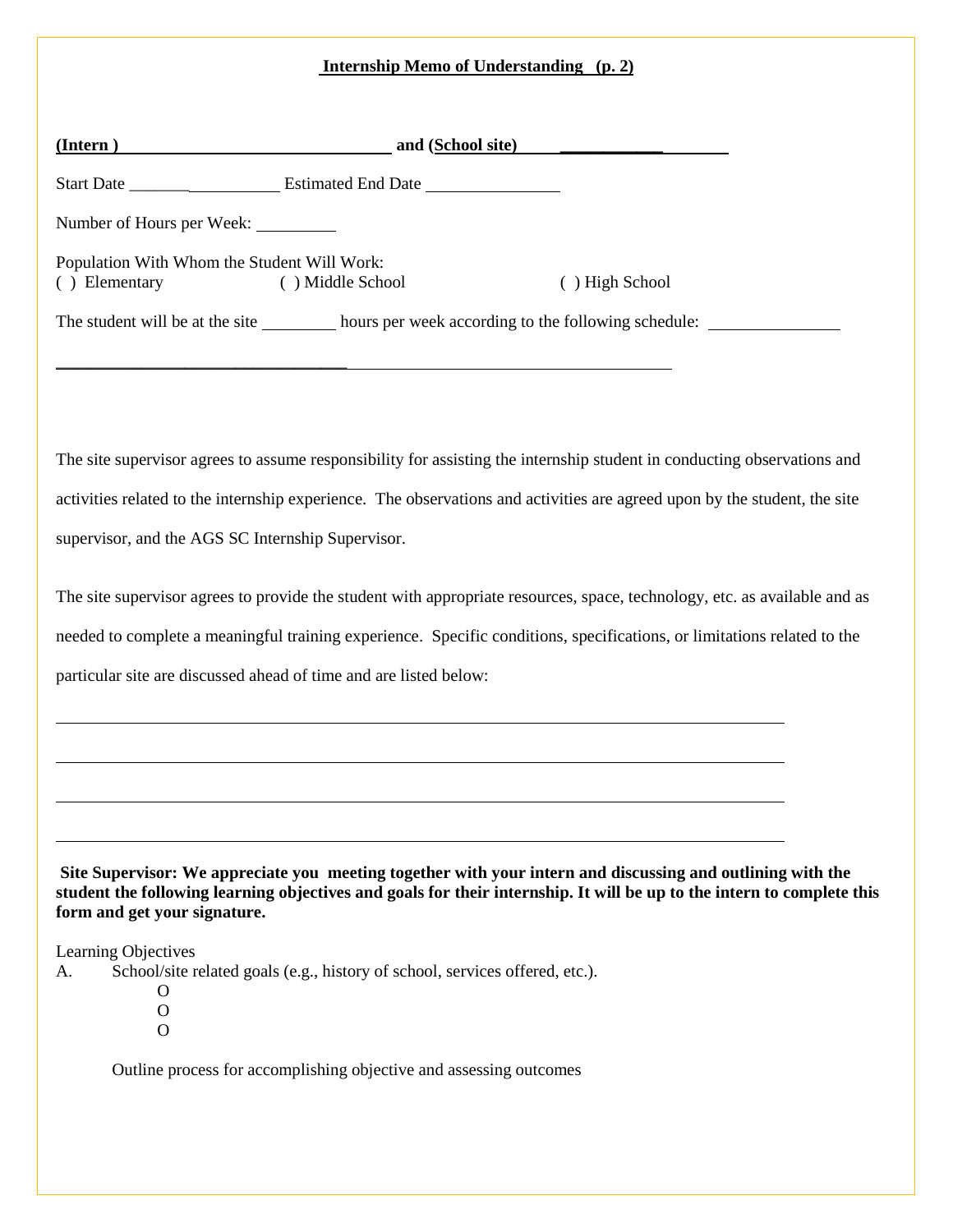| <b>B.</b>   | Personal goals (e.g., cultural competency, self awareness, values clarification, etc.)<br>$\Omega$<br>$\mathbf O$                                                                                                                     |
|-------------|---------------------------------------------------------------------------------------------------------------------------------------------------------------------------------------------------------------------------------------|
|             | O<br>Outline process for accomplishing objective and assessing outcomes                                                                                                                                                               |
| C.          | Direct service goals (e.g., individual or group counseling, classroom lesson, etc.)<br>O<br>$\mathbf{O}$<br>$\mathbf{O}$                                                                                                              |
|             | Outline process for accomplishing objective and assessing outcomes                                                                                                                                                                    |
| D.<br>etc.) | Professional development goals (e.g., effective use of supervision, participation in evaluation sessions, training,<br>$\mathbf{O}$<br>$\mathbf{O}$<br>$\Omega$<br>Outline process for accomplishing objective and assessing outcomes |
|             |                                                                                                                                                                                                                                       |
|             |                                                                                                                                                                                                                                       |
|             |                                                                                                                                                                                                                                       |
|             | To assist you we have outlines Sample Learning Objectives for Each Level below:                                                                                                                                                       |
|             | <b>Sample Learning Objectives for Elementary (k-5)</b>                                                                                                                                                                                |
| 1.          | <b>Elementary School Related</b><br>a. Review the school's strategic plan and identify the role of counseling within it                                                                                                               |
|             | b. Demonstrate confidence with Infinite Campus<br>c. Gain experience with the use of data in driving counseling services                                                                                                              |
| 2.          | d. Experience the creation of 504 educational plans<br><b>Elementary Personal Goals</b>                                                                                                                                               |
|             | a. Determine strengths and limitations in working with students, staff and parents                                                                                                                                                    |
|             | b. Be approachable to students<br>c. Show a willingness to be helpful to faculty and administration                                                                                                                                   |
|             | d. Learn and practice strategies for working in one-on-one counseling sessions                                                                                                                                                        |
| 3.          | e. Gain greater confidence in meeting individually with students<br><b>Elementary Direct Service Goals</b>                                                                                                                            |
|             | a. Plan and deliver developmentally appropriate guidance lessons<br>b. Consult with teachers as part of individual student planning                                                                                                   |
|             | c. Consult with parents                                                                                                                                                                                                               |
| 4.          | d. Work with individuals on academic progress<br><b>Elementary Professional Development Goals</b>                                                                                                                                     |
|             | a. Meet weekly with site supervisor                                                                                                                                                                                                   |
|             | b. Attend district counseling/special services meetings<br>c. Participate in building staff development activities                                                                                                                    |
|             | d. Participate in community outreach activities<br>e. Engage in internship supervision at Adler Graduate School                                                                                                                       |